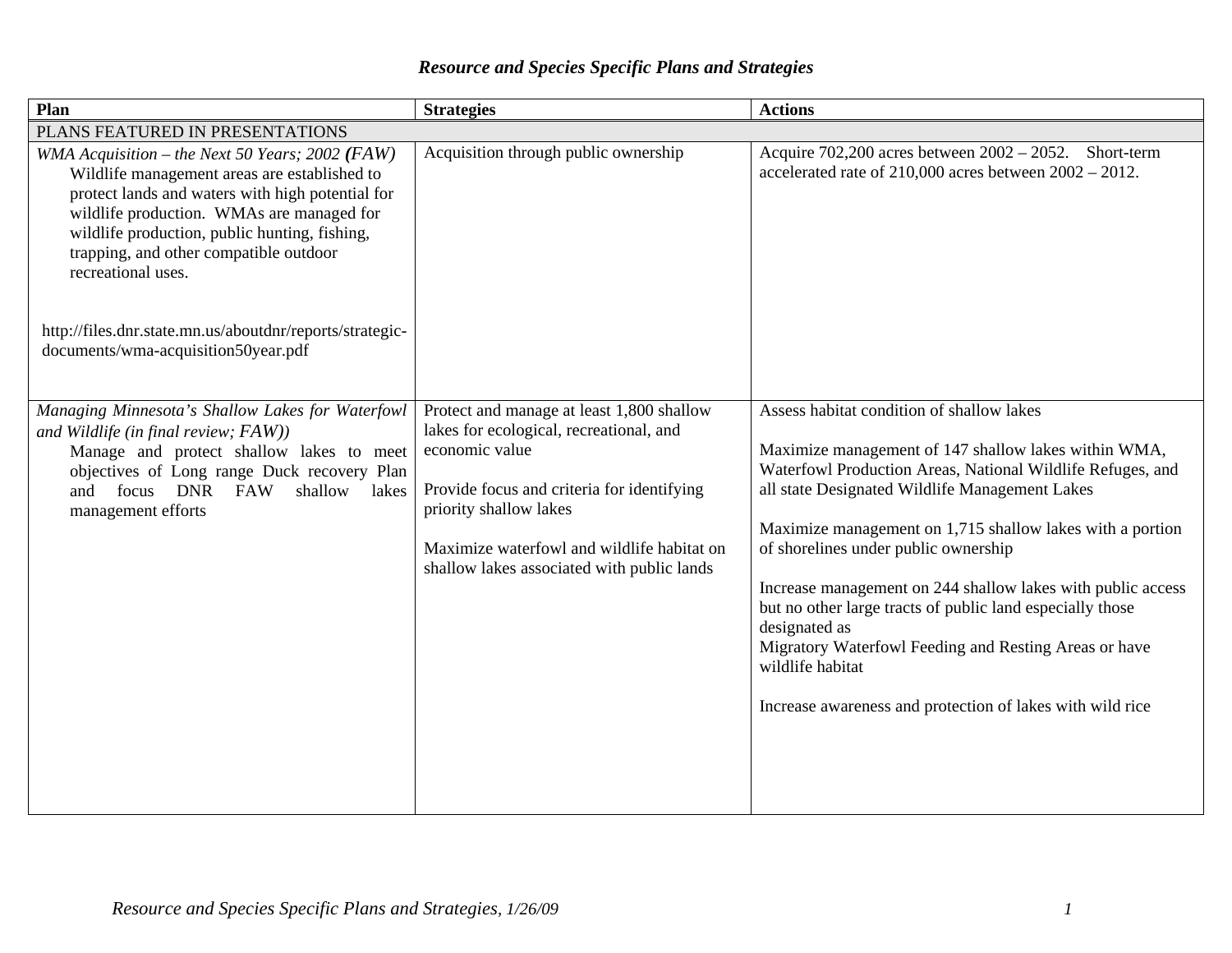| Plan                                                                                                                                                                                                                                                                                                                                                                                                                                                                                                                            | <b>Strategies</b>                                                                                                                                                                                                                                                                                                                                                                                                                                              | <b>Actions</b>                                                                                                                                                                                                                                                                                                                                                                                                                                                                                                                                                                                                                                                           |
|---------------------------------------------------------------------------------------------------------------------------------------------------------------------------------------------------------------------------------------------------------------------------------------------------------------------------------------------------------------------------------------------------------------------------------------------------------------------------------------------------------------------------------|----------------------------------------------------------------------------------------------------------------------------------------------------------------------------------------------------------------------------------------------------------------------------------------------------------------------------------------------------------------------------------------------------------------------------------------------------------------|--------------------------------------------------------------------------------------------------------------------------------------------------------------------------------------------------------------------------------------------------------------------------------------------------------------------------------------------------------------------------------------------------------------------------------------------------------------------------------------------------------------------------------------------------------------------------------------------------------------------------------------------------------------------------|
| Joint Ventures(USFWS and partners)<br>Prairie Pothole Joint Venture (PPJV)<br><b>Implementation Plan</b><br>Integration of migratory bird international<br>conservation efforts for waterfowl, shorebirds,<br>waterbirds, and landbirds.<br>Upper Mississippi River and Great Lakes<br><b>Region Projects</b><br>Deliver full spectrum of bird conservation<br>through regionally based, biologically driven,<br>landscape-oriented partnership.<br>http://www.ppjv.org/implement2.htm<br>http://www.uppermissgreatlakesjv.org/ | PPJV utilizes separate planning and<br>integrated actions while recognizing<br>that managing for one species will<br>benefit other species.<br><b>UMGLJV</b> brings together<br>conservation organizations, public<br>agencies, private landowners, and<br>other partners interested in bird<br>conservation in the region with<br>direction established by a<br>Management Board with<br>representatives from each member<br>organization (including MN DNR). | <b>PPJV</b><br>$\bullet$<br>1. Waterfowl: Secure 1.4 million addition wetland<br>acres and 10.4 million grassland acres<br>2. Shorebird: Enhance protected wetland and grassland<br>areas<br>3. Waterbirds: Protect existing wetlands and<br>grasslands; retain and develop "wildlife friendly"<br>agriculture programs<br>4. Landbirds: Protect, restore, enhance prairie wetland,<br>riparian, and grassland communities<br><b>UMGLJV</b><br>1. Since 1993, protect, restore, and enhance 522,500<br>acres of habitat<br>2. Focus area includes all of Illinois, Indiana, Michigan,<br>Ohio, Wisconsin, and portions of Minnesota, Iowa,<br>Missouri, Kansas, Nebraska |
| Minnesota Forests for the Future (DNR; Forestry)<br>Advisory Team made recommendations to create<br>a state program to work with public and private<br>sector partners to use conservation easements<br>and other tools to retain Minnesota's healthy,<br>working forests.<br>http://files.dnr.state.mn.us/assistance/backyard<br>/forestlegacy/forestsfortheFutureReport_2008.pdf                                                                                                                                              | Comprehensive conservation strategy needs to<br>recognize differences in regional forest<br>conditions.<br>Greatest threat to working forests is<br>conversion of private forests lands to other<br>uses.<br>Changes in ownership and parcelization need<br>to be addresses to reduce loss of public<br>access to large tracts of forest land.<br>Working forest conservation easements are a<br>cost effective tool.                                          | Establish Minnesota Forest for Future Program and advisory<br>committee. Use multiple approaches including easements, fee<br>title acquisition, land exchanges, tax policies, and cost-share<br>programs. Program must facilitate fiduciary responsibilities for<br>School Trust Fund Lands. Leverage public and private funds,<br>spur new investments, coordinate with other programs.<br>Build on public-private partnerships. Gain local government<br>support. Focus on public benefits and geographic focus.<br>Identify and prioritize acquisition targets. Develop project<br>selection process; monitor and evaluate results.                                   |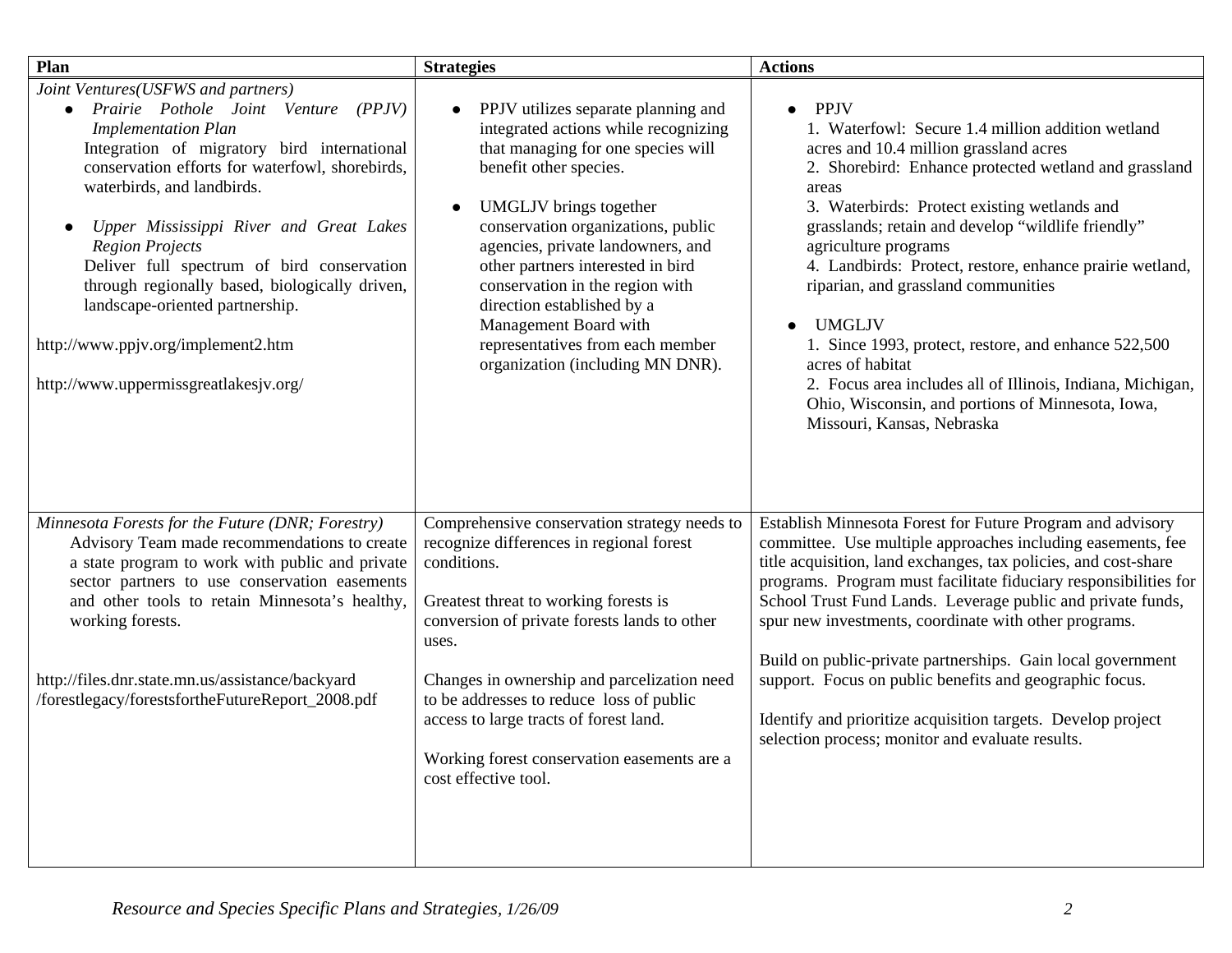| Plan                                                                                                                                                                                                                                                                                                                                                                                                 | <b>Strategies</b>                                                                                                                                                                                                                                 | <b>Actions</b>                                                                                                                                                                                                                                                                                  |
|------------------------------------------------------------------------------------------------------------------------------------------------------------------------------------------------------------------------------------------------------------------------------------------------------------------------------------------------------------------------------------------------------|---------------------------------------------------------------------------------------------------------------------------------------------------------------------------------------------------------------------------------------------------|-------------------------------------------------------------------------------------------------------------------------------------------------------------------------------------------------------------------------------------------------------------------------------------------------|
| Aquatic Management Area Acquisition Plan 2008 -<br>$2033$ (FAW)<br>Aquatic management areas are established to<br>protect, develop, and manage lakes, rivers,<br>streams, and adjacent wetlands and lands that are<br>critical for fish and other aquatic life, for water<br>quality, and for their intrinsic biological value,<br>public fishing, or other compatible outdoor<br>recreational uses. | Acquisition through public ownership                                                                                                                                                                                                              | Acquire 1,500 miles of cold water stream habitat from 2008 -<br>2033. Short-term accelerated rate of 1,000 miles between 2008<br>$-2017.$<br>Acquire 1,100 miles of lake and warm water stream habitat<br>from $2008 - 2033$ . Short-term accelerated rate of 750 miles<br>between 2008 - 2017. |
| http://files.dnr.state.mn.us/aboutdnr/reports/strategic-<br>documents/ama-acquisition-report.pdf                                                                                                                                                                                                                                                                                                     |                                                                                                                                                                                                                                                   |                                                                                                                                                                                                                                                                                                 |
| Long Range Plan for the Ring-Necked Pheasant in<br>Minnesota; 2005 (FAW)<br>By the year 2025, stakeholders envision a<br>Minnesota pheasant harvest averaging 750,000<br>roosters. This vision assumes a sufficient habitat<br>base to support an average fall population of 3<br>million birds. High pheasant populations serve<br>as an indicator of a healthier agricultural<br>ecosystem.        | Protect, acquire, maintain, and improve<br>reproductive and winter habitat.<br>Provide technical and financial assistance for<br>private land management.<br>Encourage tax credits and incentives for<br>developing or managing critical habitat. | Increase undisturbed grasslands by 330,000 acres by 2008.<br>Increase undisturbed grasslands by 1.56 million acres by 2025.                                                                                                                                                                     |
| http://files.dnr.state.mn.us/outdoor_activities<br>/hunting/pheasant/pheasantplan_final2005.pdf                                                                                                                                                                                                                                                                                                      |                                                                                                                                                                                                                                                   |                                                                                                                                                                                                                                                                                                 |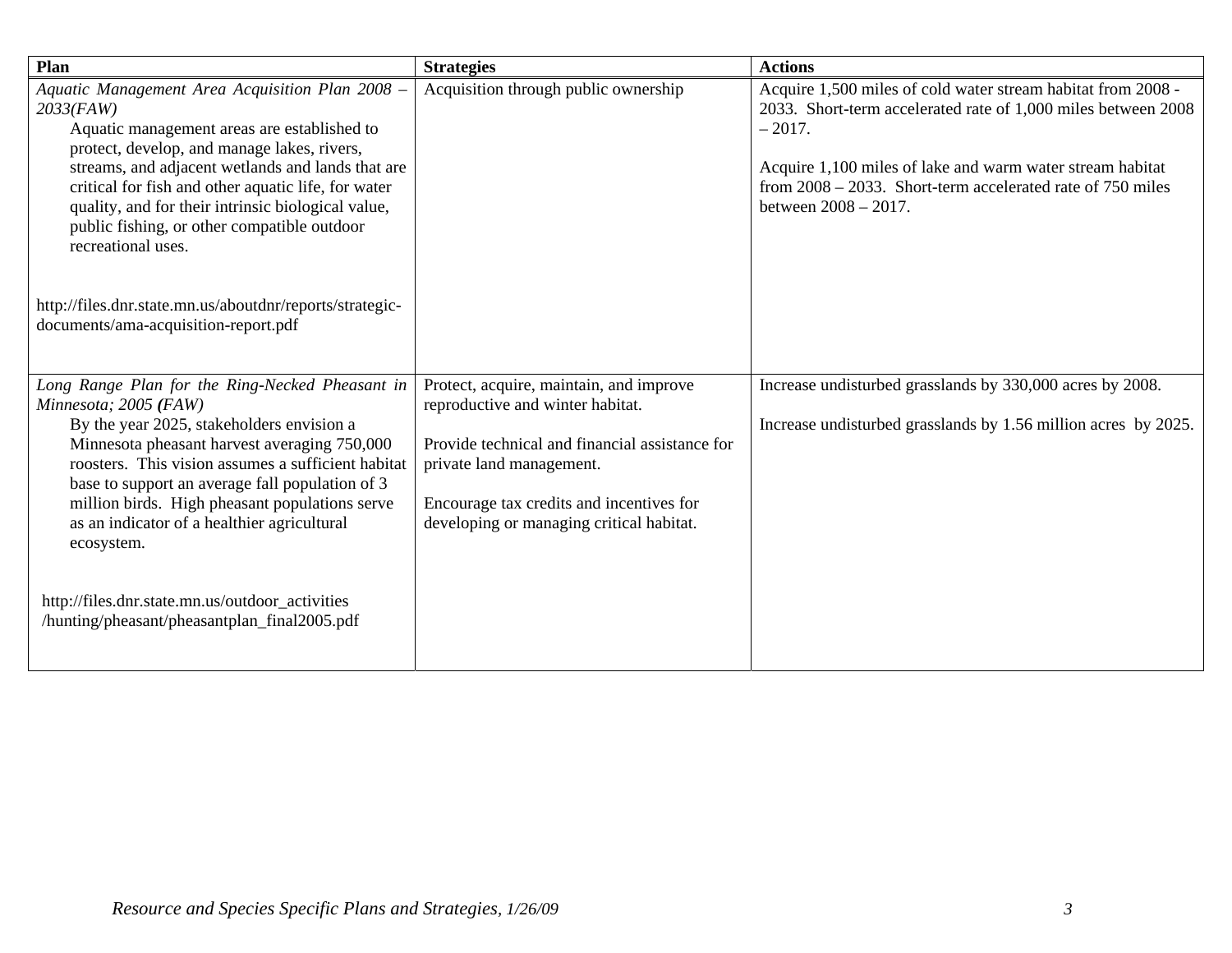| Plan                                                                                                                                                                                                                                                                                                                                                                                                     | <b>Strategies</b>                                                                                                                                                                                                                                                                                                                                                                                               | <b>Actions</b>                                                                                                                                                                                                                                                                                           |
|----------------------------------------------------------------------------------------------------------------------------------------------------------------------------------------------------------------------------------------------------------------------------------------------------------------------------------------------------------------------------------------------------------|-----------------------------------------------------------------------------------------------------------------------------------------------------------------------------------------------------------------------------------------------------------------------------------------------------------------------------------------------------------------------------------------------------------------|----------------------------------------------------------------------------------------------------------------------------------------------------------------------------------------------------------------------------------------------------------------------------------------------------------|
| Long Range Duck Recovery Plan (FAW)<br>By 2056 increase the state's average breeding<br>duck population from 636,000 to 1 million birds<br>producing a fall population of 1.4 million birds<br>from Minnesota. Protect 2 million acres of duck<br>habitat.<br>http://files.dnr.state.mn.us/outdoor_activities<br>/hunting/waterfowl/duckplan_042106.pdf                                                  | Restore long-term protection for<br>2 million acres including 64,000 wetlands<br>covering 570,000 acres and 1.4 million acres<br>of grassland. Protect 600,000 acres by<br>2025.<br>Accelerate efforts to restore 1,800<br>shallow lakes, including wild rice lakes.<br>Provide waterfowl sanctuaries, refuges or rest<br>areas every 50 miles<br>within the major waterfowl habitat areas<br>across Minnesota. | Create four- to nine-square mile wetland and grassland<br>complexes that provide nesting habitat in spring and rest areas<br>during fall migration.<br>Utilize state and federal acquisition and easement programs to<br>protect waterfowl habitat.<br>Protect, enhance, and manage 1,800 shallow lakes. |
| Long Range Plan for Wild Turkey in Minnesota<br>(FAW)<br>Provides a long-term vision for the wild turkey<br>management program with specific actions for<br>fiscal years 2006-2011 that will result in a spring<br>population of 75,000 wild turkeys and 35,000<br>spring hunting permits by 2011.<br>http://files.dnr.state.mn.us/outdoor_activities<br>/hunting/turkey/long_range_turkey_plan_2007.pdf | Improve turkey habitat throughout the turkey<br>range in Minnesota.<br>Leverage other funds to acquire turkey habitat<br>in fee title or perpetual easement.                                                                                                                                                                                                                                                    | Establish native woody cover/shrub plantings with emphasis on<br>winter fruit bearing species<br>Increase oak savannah and oak forest management<br>Increase streamside corridor development and management of<br>woody cover<br>Annually acquire 20-50 acres of important wild turkey habitat.          |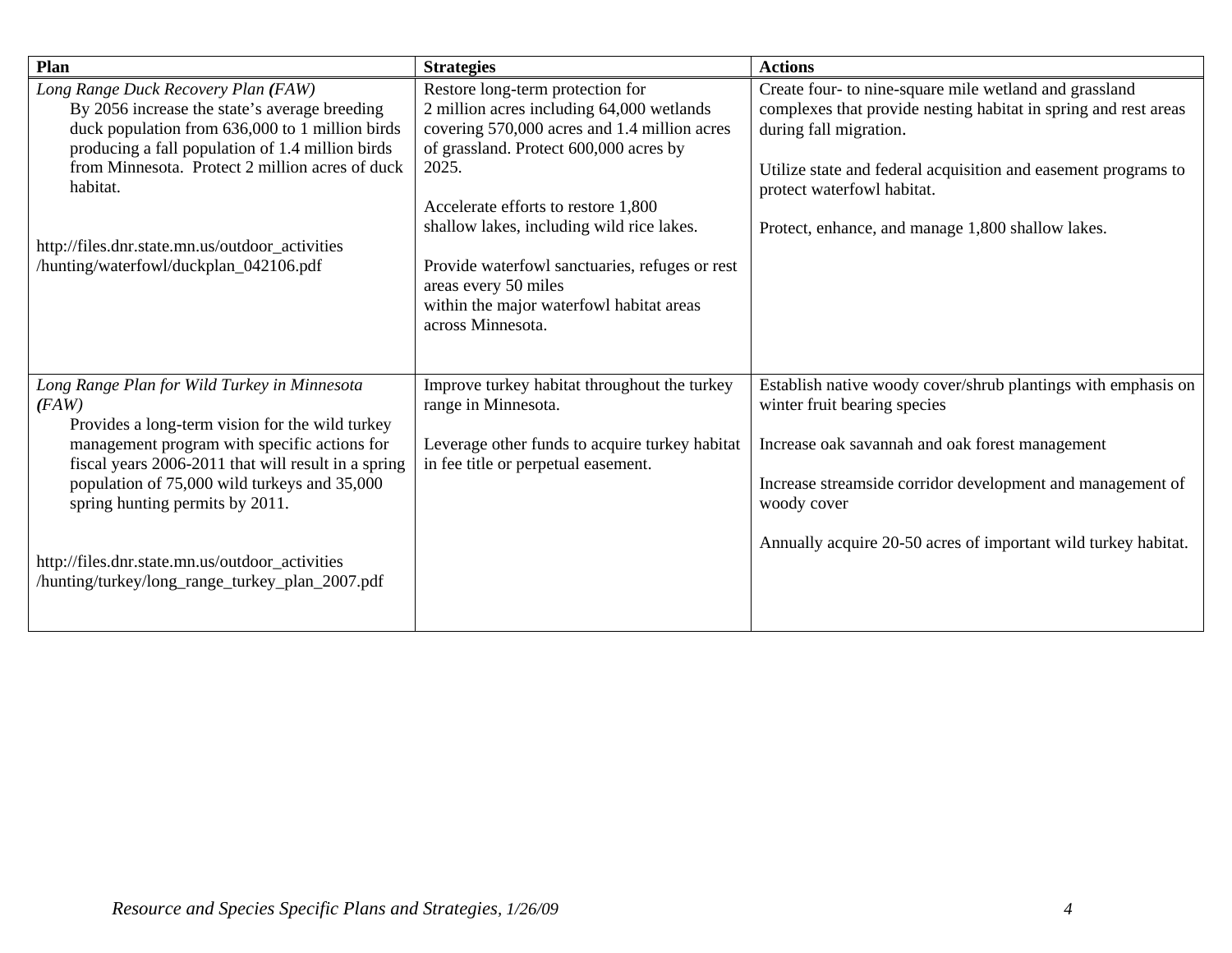| Plan                                                                                                                                                                                                                                                                                                                                                                                                                                                                                                    | <b>Strategies</b>                                                                                                                                                                                                                                                                                                                                                                                                          | <b>Actions</b>                                                                                                                                                                                                                                                                                                                                                                                                                                |
|---------------------------------------------------------------------------------------------------------------------------------------------------------------------------------------------------------------------------------------------------------------------------------------------------------------------------------------------------------------------------------------------------------------------------------------------------------------------------------------------------------|----------------------------------------------------------------------------------------------------------------------------------------------------------------------------------------------------------------------------------------------------------------------------------------------------------------------------------------------------------------------------------------------------------------------------|-----------------------------------------------------------------------------------------------------------------------------------------------------------------------------------------------------------------------------------------------------------------------------------------------------------------------------------------------------------------------------------------------------------------------------------------------|
| Tomorrow's Habitat for the Wild and Rare<br>(Ecological Resources)<br>Minnesota's Comprehensive Wildlife<br>Conservation Strategy (CWCS) is a strategic<br>plan focusing on managing populations of<br>species in greatest conservation need (SGCN).<br>http://www.dnr.state.mn.us/cwcs/index.html                                                                                                                                                                                                      | CWCS partnership encourage conservation<br>stakeholders to use information in plan as a<br>menu for action, to adopt and adapt unique<br>interests and capabilities.<br>CWCS identifies habitat loss and degradation<br>as primary problem facing SGCN. Goals<br>include: (1) stabilize and increase SGCN<br>populations, (2) improve knowledge about<br>SGCN, (3) enhance people's appreciation and<br>enjoyment of SGCN. | Recommends conserving key habitats used by SGCN to<br>conserve majority of Minnesota's wildlife.<br>Approaches: (1) Provide information on distribution and<br>abundance of species, (2) describe locations and conditions of<br>key habitats and community types, (3) describe problems<br>adversely affecting species, (4) describe conservation actions to<br>conserve species, and (5) describe plans to monitor species and<br>habitats. |
| OTHER IMPORTANT PLANS                                                                                                                                                                                                                                                                                                                                                                                                                                                                                   |                                                                                                                                                                                                                                                                                                                                                                                                                            |                                                                                                                                                                                                                                                                                                                                                                                                                                               |
| Strategic Plan for Coldwater Resources Management<br>in Southeast Minnesota 2004-2015 (FAW)<br>Protect, improve, and restore coldwater aquatic<br>habitat and fish communities.<br>http://files.dnr.state.mn.us/fisheries<br>/management/coldwaterstrategicplan_semn.pdf                                                                                                                                                                                                                                | Improve ability to protect, improve, and<br>restore riparian and in-stream habitat.<br>Support and us a watershed approach so that<br>all cold-water resources are protected and<br>improved.                                                                                                                                                                                                                              | Increase protected critical habitat.<br>Increase assistance to landowners for riparian land<br>management.<br>Habitat improvement efforts on protected lands                                                                                                                                                                                                                                                                                  |
| Red River of the North Fisheries Management Plan<br>(FAW)<br>The overall approach to habitat management in<br>Red River is to maintain, restore, enhance, and<br>protect riverine and upland habitats and their<br>functions. The majority of factors affecting<br>aquatic resources operate at the watershed scale.<br>Two significant causes of habitat degradation<br>include alterations to the hydrologic regime and<br>increased sediment loading<br>http://files.dnr.state.mn.us/areas/fisheries | Reconnect red River and tributaries by<br>removing or modifying dams.<br>Protect and/or rehabilitate within channel,<br>riparian and upland habitat on Red River and<br>in its watershed.<br>Protect and enhance fish habitat.                                                                                                                                                                                             | Establish and maintain stable stream channels.<br>Improve and protect high quality fish spawning and rearing<br>habitats within Red River and tributaries.<br>Provide uninterrupted fish passage/river connectivity.<br>Provide appropriate heterogeneous and complex physical<br>habitat components.<br>Provide water of sufficient water quality to sustain healthy<br>aquatic systems.                                                     |
| /baudette/redriver_mangement_plan_2008.pdf                                                                                                                                                                                                                                                                                                                                                                                                                                                              |                                                                                                                                                                                                                                                                                                                                                                                                                            | Re-establish a more natural flow regime.                                                                                                                                                                                                                                                                                                                                                                                                      |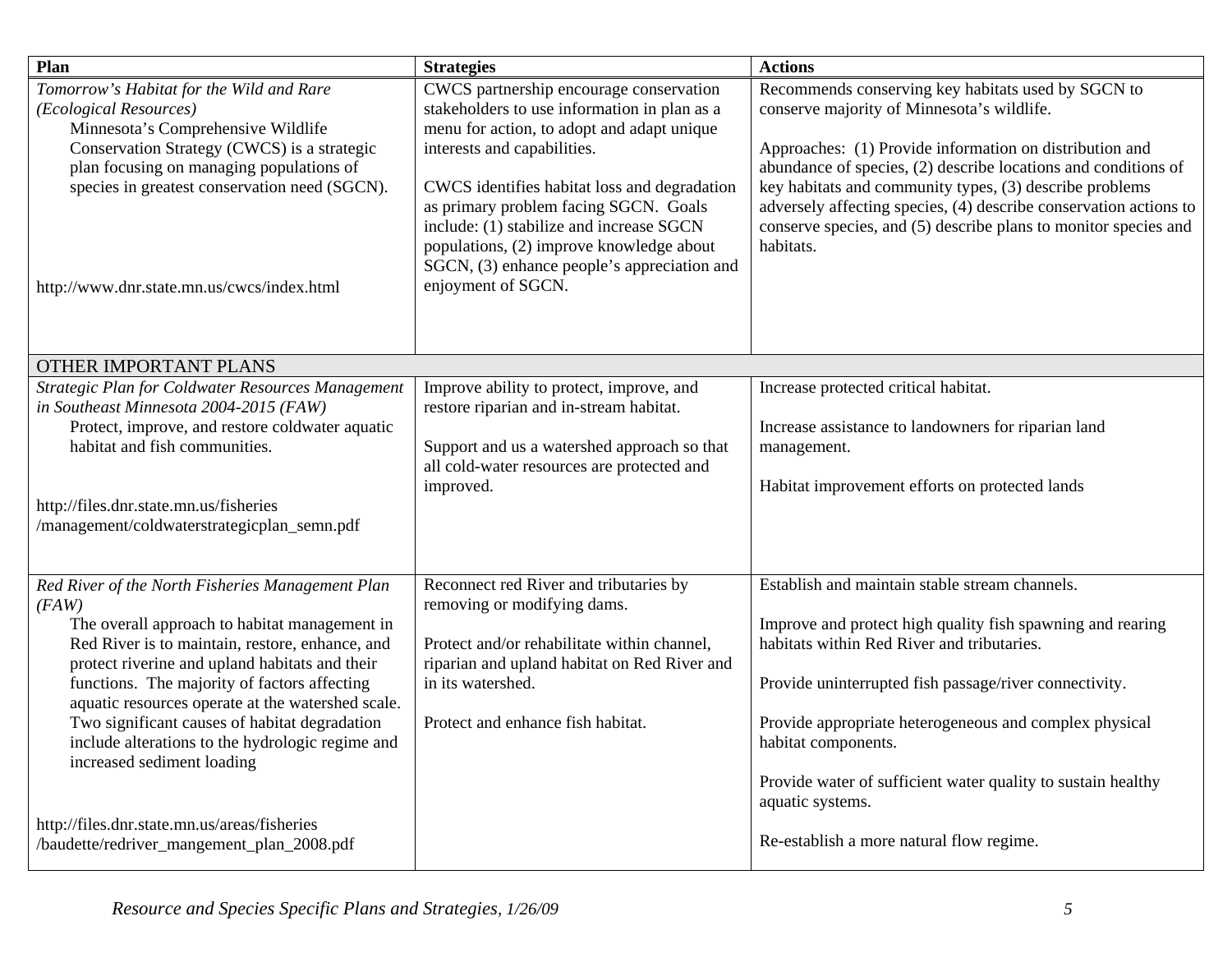| Plan                                              | <b>Strategies</b>                             | <b>Actions</b>                                                                                                                                    |
|---------------------------------------------------|-----------------------------------------------|---------------------------------------------------------------------------------------------------------------------------------------------------|
| Watershed Plans (watershed districts, FAW)        | Rivers, streams, lakes, and wetlands within a | Establish and/or protect riparian corridors along all waterways,                                                                                  |
| Comprehensive watershed management plans          | watershed have the capacity to provide a      | including ditches, using                                                                                                                          |
| integrate needs and efforts to reduce flood       | variety of high quality habitats for fish and | native vegetation whenever possible.                                                                                                              |
| damage and enhance natural resources. A           | wildlife. Correction of degraded hydrologic   |                                                                                                                                                   |
| variety of FAW and watershed district reports     | conditions and unstable channels support high | Implement seasonal aquatic community based instream flow                                                                                          |
| and plans document these needs and efforts (e.g., | quality fish and wildlife habitats.           | protection recommendations.                                                                                                                       |
| Red River Basin Stream Report; Snake River and    |                                               |                                                                                                                                                   |
| Tamarac River Watersheds 2006 and Red Lake        |                                               | Stop or mitigate future activities that will continue to disrupt                                                                                  |
| River Watershed 2004).                            |                                               | the hydrology (e.g., drainage, tiling, etc).                                                                                                      |
|                                                   |                                               | To the extent possible, augment base flows and attenuate peak<br>flows in streams throughout the watershed to attain more<br>natural hydrographs. |
|                                                   |                                               | Remove or modify dams and culverts that are acting as fish<br>passage barriers.                                                                   |
|                                                   |                                               | Re-establish natural functioning stream channels wherever<br>possible using natural channel design principles.                                    |
|                                                   |                                               | Implement agricultural Best Management Practices (BMPs) to<br>reduce erosion and sedimentation, and to facilitate natural<br>channel evolution.   |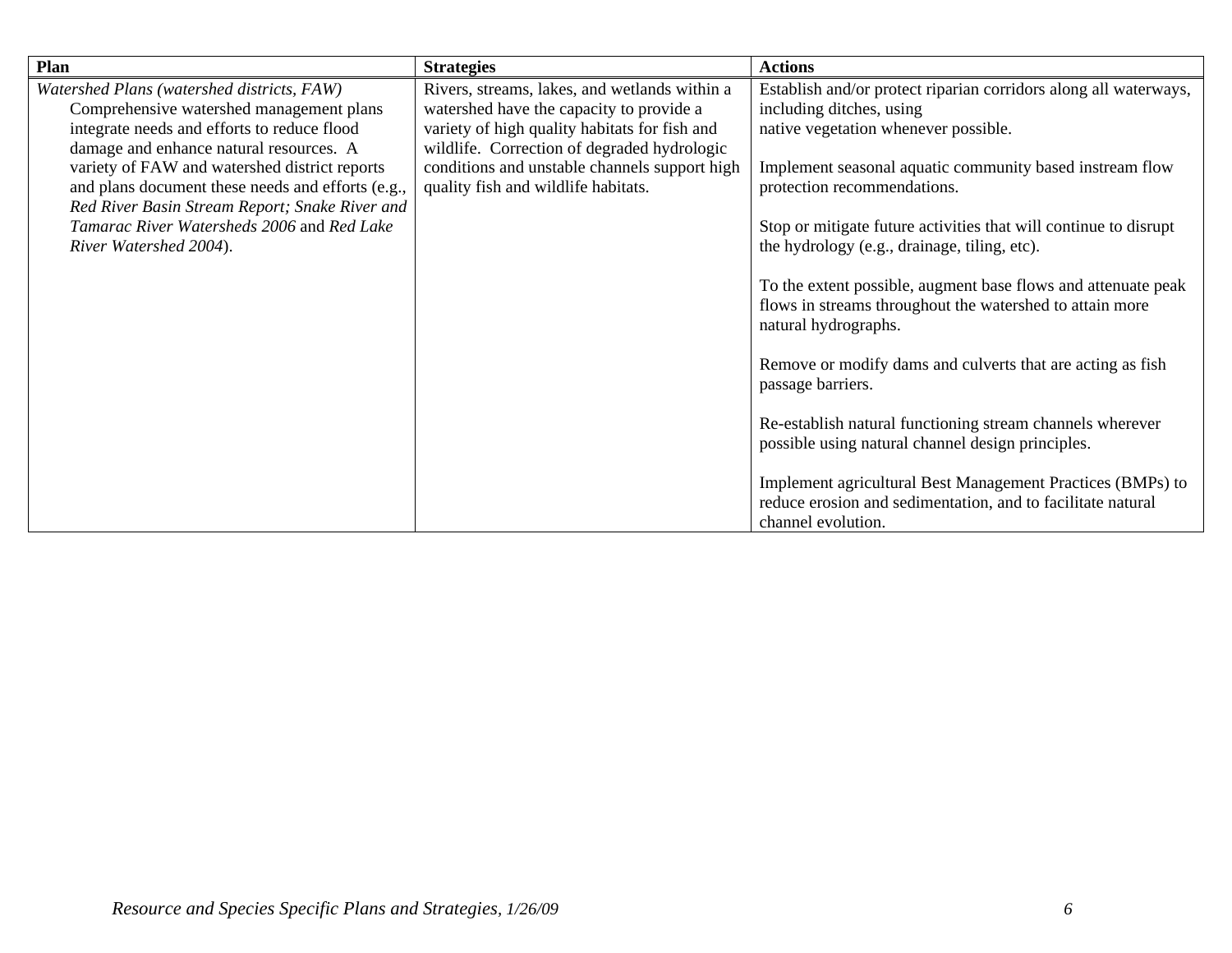| Plan                                                                                                                                                           | <b>Strategies</b>                                                                                                                                                                                   | <b>Actions</b>                                                                                                      |
|----------------------------------------------------------------------------------------------------------------------------------------------------------------|-----------------------------------------------------------------------------------------------------------------------------------------------------------------------------------------------------|---------------------------------------------------------------------------------------------------------------------|
| Individual Lake Plans (FAW)<br>Lake plans completed by Fisheries staff<br>highlight goals, objectives, and actions for<br>healthy fish population and habitat. | Restoration, protection, and preservation of<br>natural lakeshed features through project<br>work, comprehensive planning, land use<br>zoning, environmental review, and permit<br>review processes |                                                                                                                     |
|                                                                                                                                                                | Collaboration with watershed districts and<br>lake associations on best management<br>practices                                                                                                     |                                                                                                                     |
|                                                                                                                                                                | Protection and preservation of shoal areas,<br>particularly unique fish and wildlife habitat,<br>through various permit processes                                                                   |                                                                                                                     |
|                                                                                                                                                                | Promotion of aquatic management area<br>acquisition, aquatic plant restoration and<br>preservation,                                                                                                 |                                                                                                                     |
|                                                                                                                                                                | Aquatic plant restoration efforts                                                                                                                                                                   |                                                                                                                     |
| Fisheries Management Plan for the Minnesota<br>Waters of Lake Superior (FAW)<br>Protect, restore, and enhance the quantity and                                 | Restore capacity of degraded habitat in Lake<br>Superior tributary watershed.                                                                                                                       | Minimize erosion, beaver damage, high flows, groundwater<br>degradation, and poor land-use practices in watersheds. |
| quality of fisheries habitat in the Minnesota<br>waters of Lake Superior                                                                                       | Protect, restore, and enhance riparian areas in<br>Lake Superior basin.                                                                                                                             | Restore fisheries habitat in streams on impaired waters list and<br>critical habitats on non-listed streams.        |
|                                                                                                                                                                | Protect spawning area and other critical<br>habitats in Lake Superior and tributary<br>streams.                                                                                                     |                                                                                                                     |
| http://files.dnr.state.mn.us/publications<br>/fisheries/special_reports/149.pdf                                                                                |                                                                                                                                                                                                     |                                                                                                                     |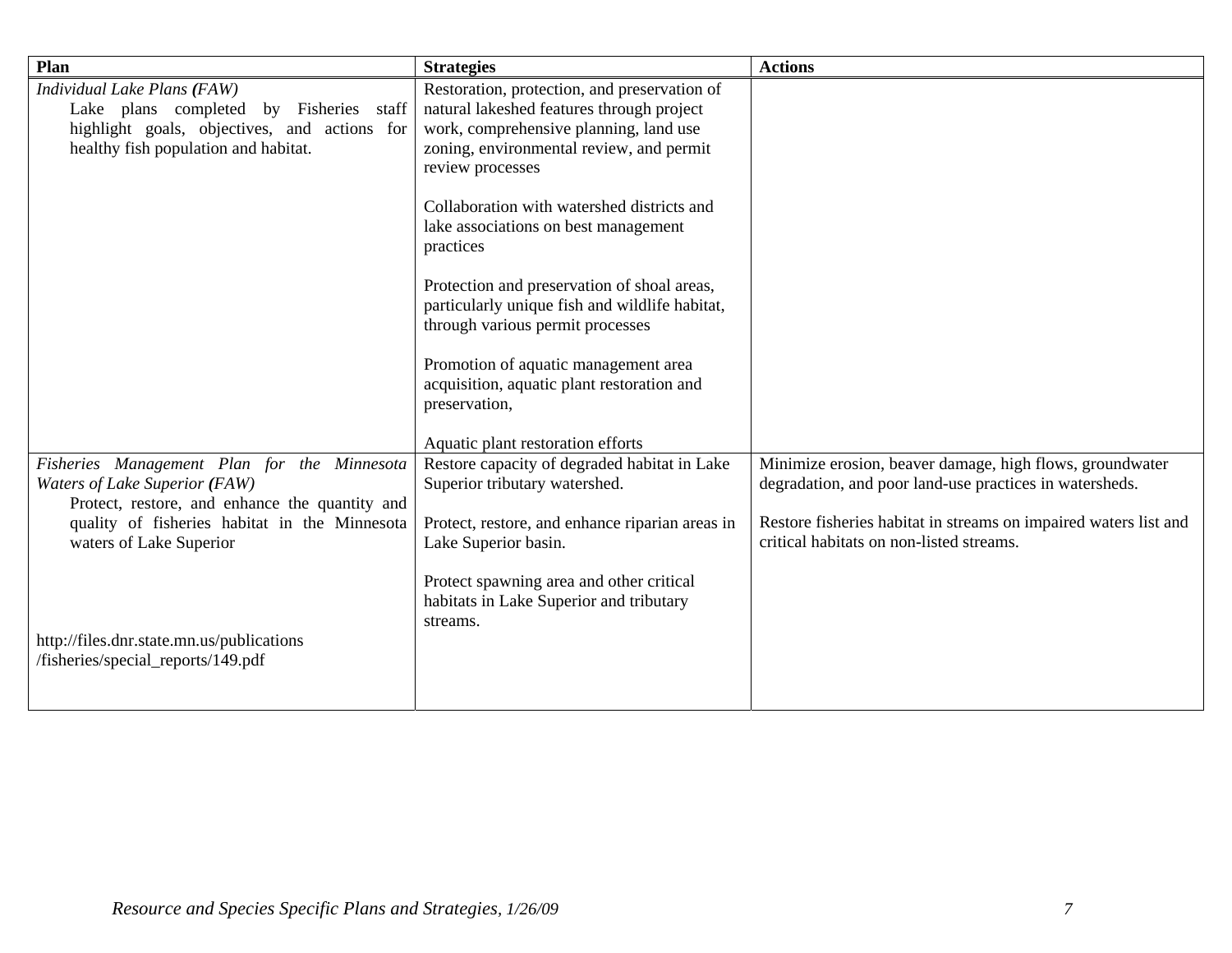| Plan                                                                                                                                                                                                                                                                                                                                                                                                                                                                                                                                                                                                                                                                                                                                                                                                                                                                                                                                     | <b>Strategies</b>                                                                                                                                                                                                                                                                                                                                                                                                                                        | <b>Actions</b>                                                                                                                                                                                                                                                                                                                                                                                                                                                                                                                                                                                                                                                                   |
|------------------------------------------------------------------------------------------------------------------------------------------------------------------------------------------------------------------------------------------------------------------------------------------------------------------------------------------------------------------------------------------------------------------------------------------------------------------------------------------------------------------------------------------------------------------------------------------------------------------------------------------------------------------------------------------------------------------------------------------------------------------------------------------------------------------------------------------------------------------------------------------------------------------------------------------|----------------------------------------------------------------------------------------------------------------------------------------------------------------------------------------------------------------------------------------------------------------------------------------------------------------------------------------------------------------------------------------------------------------------------------------------------------|----------------------------------------------------------------------------------------------------------------------------------------------------------------------------------------------------------------------------------------------------------------------------------------------------------------------------------------------------------------------------------------------------------------------------------------------------------------------------------------------------------------------------------------------------------------------------------------------------------------------------------------------------------------------------------|
| National Fish Habitat Planning (USFWS)<br>Midwest Glacial Lakes Partnership (MGLP)<br>$\bullet$<br>Minnesota DNR provides the project manager<br>for this eight state effort with the goal of<br>protecting, rehabilitating, and enhancing<br>sustainable fish habitats in the region's glacial<br>lakes.<br>Driftless Area Restoration Effort (DARE)<br>The Driftless Area encompasses portions of<br>southeast Minnesota, northeast Iowa,<br>southwest Wisconsin and northwest Illinois<br>bypassed by the last continental glacier and<br>has a high concentration of spring-fed<br>coldwater streams and is recognized for its<br>high diversity of plants, animals, and habitats.<br>DNR Fisheries participates as a partner in this<br>effort.<br>http://www.midwestglaciallakes.org/<br>http://fishhabitat.org/index.php?option=com_<br>content&view=article&catid=44:partner-<br>profiles&id=103:driftless-restoration&Itemid=37 | MGLP is developing a regional strategy<br>for addressing aquatic habitat protection<br>and restoration in glacial lakes.<br>DARE partnership formed to address<br>habitat degradation, loss, and alteration<br>that are the primary factors contributing<br>to the decline of fish populations in this<br>unique region. It employs a regional<br>strategy that links upland health and fish<br>habitat with fish populations in targeted<br>watersheds. | <b>MGLP</b><br>$\bullet$<br>Regional assessment of glacial lakes<br>Forum for sharing programs, strategies, techniques<br>used at a local scale for implementation at a regional<br>scale.<br>Candidate for NFHP official partnership<br>3.<br><b>DARE</b><br>$\bullet$<br>1. Coordinates upland best management conservation<br>practices with streambank stabilization, restoration of<br>riparian vegetation and instream habitat, and<br>reconnection of streams to their floodplains in targeted<br>watersheds<br>Stream restoration project planning training for over<br>180 volunteers<br>Developed stream restoration materials for<br>3.<br>conservation professionals |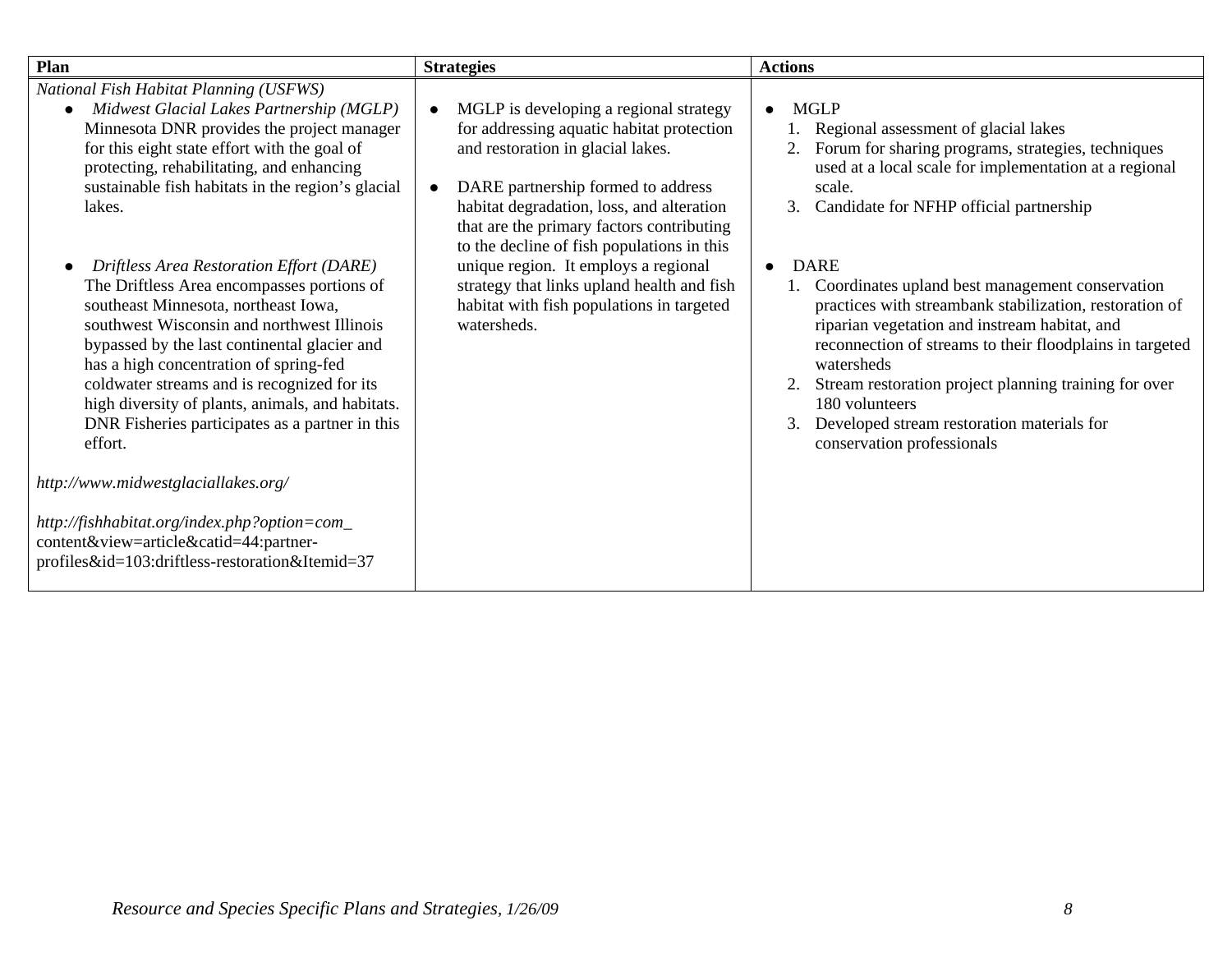| Plan                                                                                                                                                     | <b>Strategies</b>                                                                                                                                                | <b>Actions</b>                                                                                                                                                                                                                                                                                                                                 |
|----------------------------------------------------------------------------------------------------------------------------------------------------------|------------------------------------------------------------------------------------------------------------------------------------------------------------------|------------------------------------------------------------------------------------------------------------------------------------------------------------------------------------------------------------------------------------------------------------------------------------------------------------------------------------------------|
| A Vision for Wildlife and Its Use - Goals and<br>Outcomes 2006 - 2012 (FAW)<br>Provides guidance on conservation and<br>management of wildlife habitats. | Increase habitat management efforts on<br>shallow lakes/wetlands, prairies/grasslands,<br>savannas, forests, and brushlands both on<br>public and private lands. | Shallow lakes and wetlands: Increase management to 300<br>basins annually. Increase active management to $130 - 170$<br>natural wild rice basins annually.                                                                                                                                                                                     |
|                                                                                                                                                          |                                                                                                                                                                  | Prairie/grassland areas: Undisturbed grasslands will increase<br>from 3.24 to 3.84 million acres. Prairie pothole areas<br>supporting 30 or more pairs of ducks will increase from 1.17<br>million to 2.34 million acres. Double the four square mile<br>habitat blocks for waterfowl breeding habitat from 197,000<br>acres to 394,000 acres. |
| http://files.dnr.state.mn.us/aboutdnr/reports/strategic-<br>documents/wildlife-stategic-plan05-12.pdf                                                    |                                                                                                                                                                  | Savannas: Restore and manage savanna habitats.                                                                                                                                                                                                                                                                                                 |
|                                                                                                                                                          |                                                                                                                                                                  | Forests: Early successional, and older forests will be actively<br>managed to provide wildlife habitat. Aspen will be maintained<br>and managed in mixed stands with conifers stands. The<br>SFRMP process establishes specific acreage goals by<br>subsection.                                                                                |
|                                                                                                                                                          |                                                                                                                                                                  | Brushlands: Improve habitat on 5,000 acres of private lands<br>annually.                                                                                                                                                                                                                                                                       |
|                                                                                                                                                          |                                                                                                                                                                  | Prescribed burning: Increase acreage of wildlife habitat burned<br>to 85,000 acres annually.                                                                                                                                                                                                                                                   |
| <b>WMA Guidance Documents (FAW)</b>                                                                                                                      | Guidance documents record future habitat<br>management goals for each unit.                                                                                      | Habitat management                                                                                                                                                                                                                                                                                                                             |
|                                                                                                                                                          |                                                                                                                                                                  |                                                                                                                                                                                                                                                                                                                                                |
|                                                                                                                                                          |                                                                                                                                                                  |                                                                                                                                                                                                                                                                                                                                                |
|                                                                                                                                                          |                                                                                                                                                                  |                                                                                                                                                                                                                                                                                                                                                |